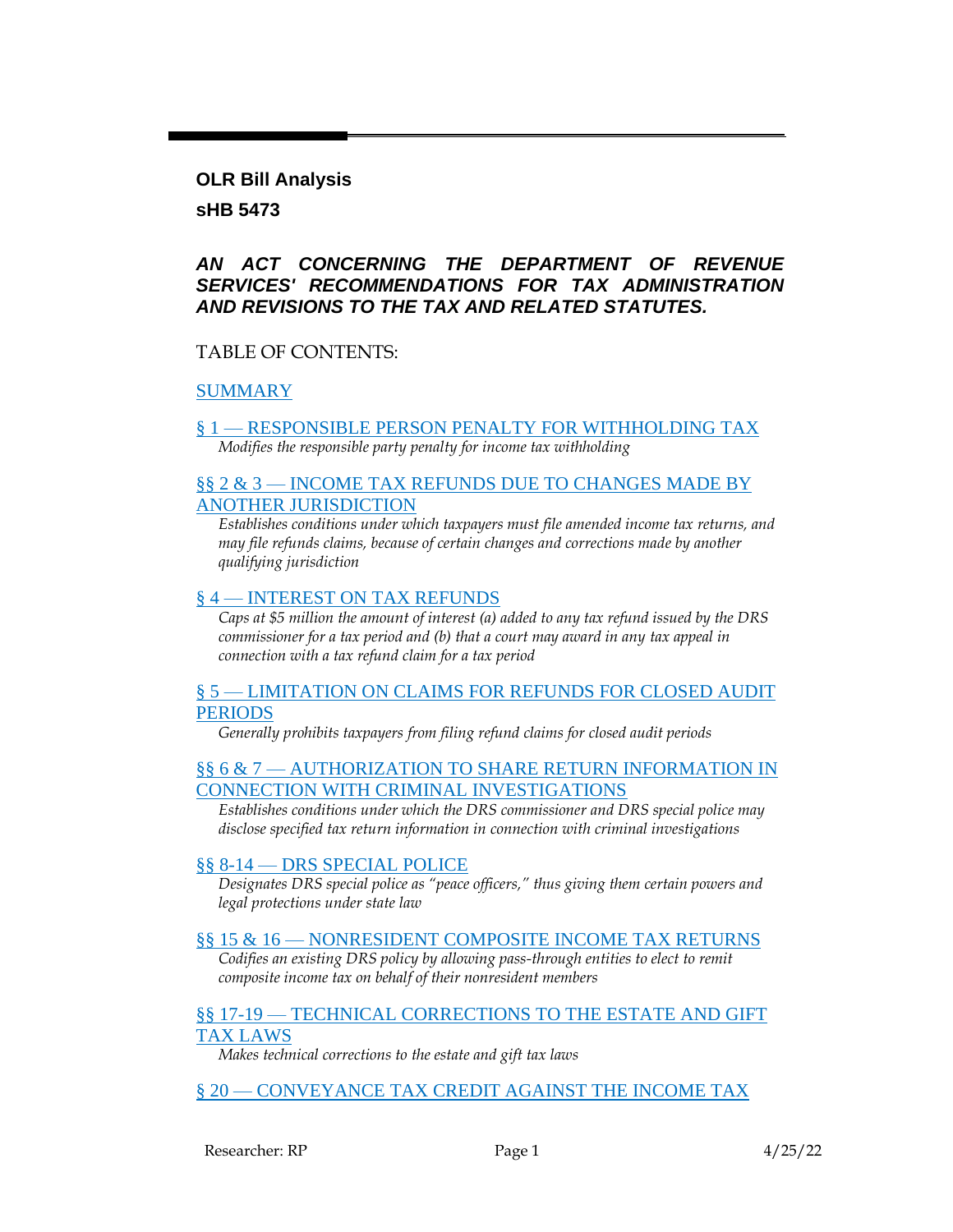*Modifies the conveyance tax credit that applies against the personal income tax*

#### §§ 21-30 — [SALES AND USE TAX REASSESSMENTS](#page-8-0)

*Authorizes the DRS commissioner to impose more than one sales and use tax deficiency assessment (i.e., reassessments) for a tax period*

#### § 31 — [STATUTE OF LIMITATIONS ON COLLECTION ACTIONS](#page-9-0)

*Generally prohibits the DRS commissioner from collecting a tax after 10 years (1) from the date the tax was reported on a return filed with DRS or (2) in the case of an assessment, from the date the assessment became final*

#### § 32 — [DRS SALE OF OUTSTANDING TAX LIABILITIES](#page-9-1)

*Establishes conditions under the DRS commissioner may sell certain outstanding tax debt to state-licensed consumer collection agencies*

#### §§ 33 & 34 — [OUT-OF-STATE DEBT COLLECTIONS](#page-11-0)

*Explicitly authorizes the DRS commissioner to enter into agreements with collection agencies and attorneys for collection services within or outside the state to bring an action*  in the name of the state in the appropriate court in any other state or the District of *Columbia*

#### § 35 — CONDITIONS FOR LICENSE OR PERMIT ISSUANCE OR [RENEWAL](#page-12-0)

*Expands the circumstances under which the DRS commissioner is prohibited from issuing or renewing certain permits or licenses*

#### § 36 — [PERSONAL INCOME TAX STUDY](#page-13-0)

*Requires the DRS commissioner to study alternative approaches for imposing the personal income tax with respect to taxpayer residency*

#### [BACKGROUND](#page-13-1)

#### <span id="page-1-0"></span>**SUMMARY**

This bill makes numerous tax administration-related changes. Among other things, it:

- 1. caps at \$5 million the amount of interest (a) added to any tax refund issued by the Department of Revenue Services (DRS) commissioner for a tax period and (b) that a court may award in any tax appeal in connection with a tax refund claim for a tax period (§ 4);
- 2. establishes conditions under which the DRS commissioner and DRS special police may disclose specified tax return information in connection with criminal investigations ( $\S$ § 6 & 7);
- 3. designates DRS special police as "peace officers," thus giving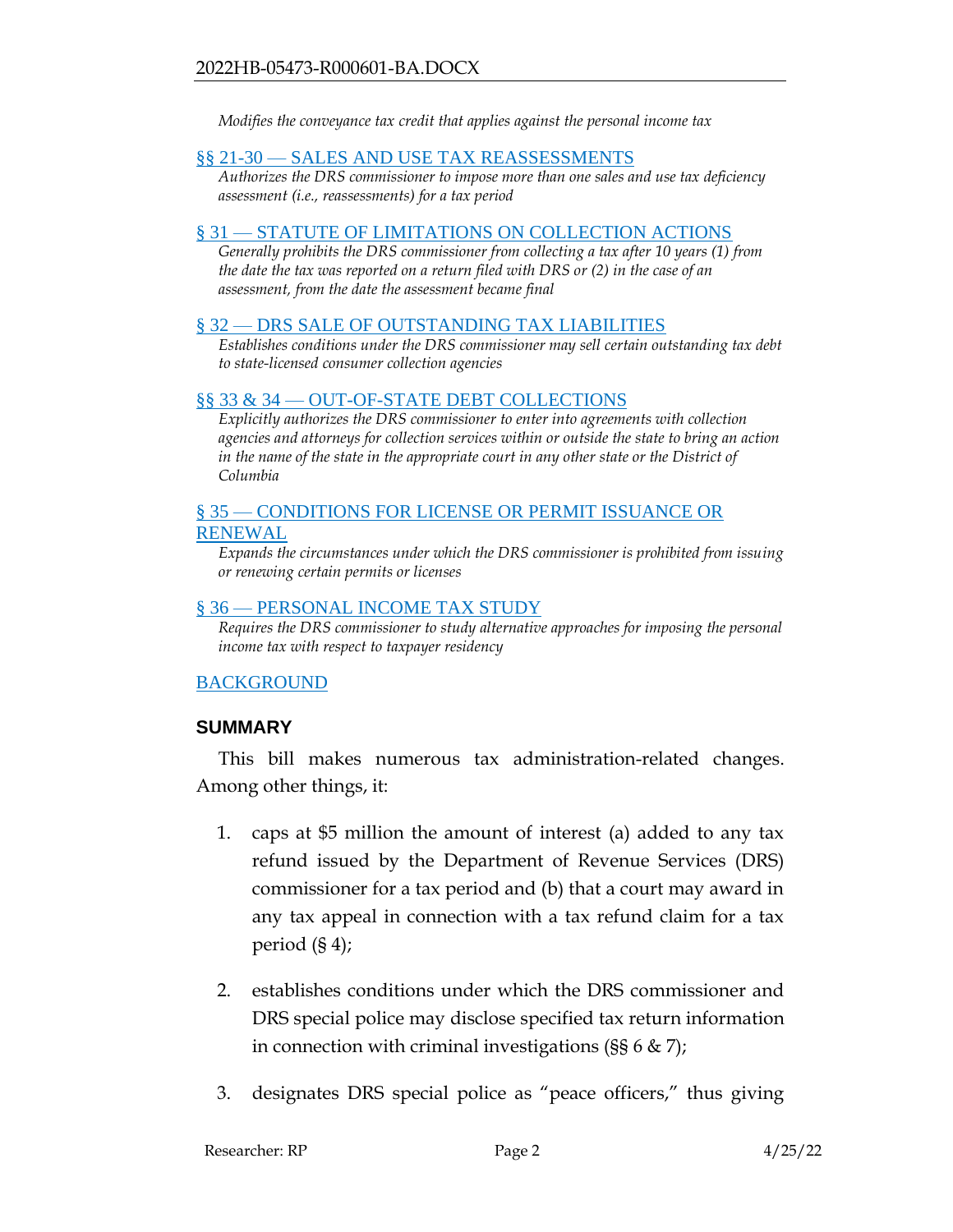them certain powers and legal protections under state law (§§ 8- 14);

- 4. modifies the conveyance tax credit that applies against the personal income tax (§ 20);
- 5. authorizes the DRS commissioner to impose more than one sales and use tax deficiency assessment (i.e., reassessments) for a tax period (§§ 21-30);
- 6. generally prohibits the DRS commissioner from collecting a tax after 10 years (a) from the date the tax was reported on a return filed with DRS or (b) in the case of an assessment, from the date the assessment became final (§ 31);
- 7. establishes conditions under which the DRS commissioner may sell certain outstanding tax debt to state-licensed consumer collection agencies (§ 32); and
- 8. expands the circumstances under which the DRS commissioner is prohibited from issuing or renewing certain permits or licenses (§ 35).

EFFECTIVE DATE: Upon passage, except the technical corrections to the estate and gift tax laws are effective October 1, 2022, and the amended tax return provisions apply to tax years beginning on or after January 1, 2022.

### <span id="page-2-0"></span>**§ 1 — RESPONSIBLE PARTY PENALTY FOR WITHHOLDING TAX**

*Modifies the responsible party penalty for income tax withholding*

By law, anyone required to collect, truthfully account for, and pay Connecticut personal income tax who willfully fails to do so, or who willfully attempts to evade or defeat the tax or its payment, is liable for a penalty equal to the total amount of tax evaded or not collected, accounted for, or paid. The bill additionally makes them liable for any penalty or interest attributable to these actions. Under the bill, the penalty amount for which a person may be personally liable under this provision must be collected according to existing state income tax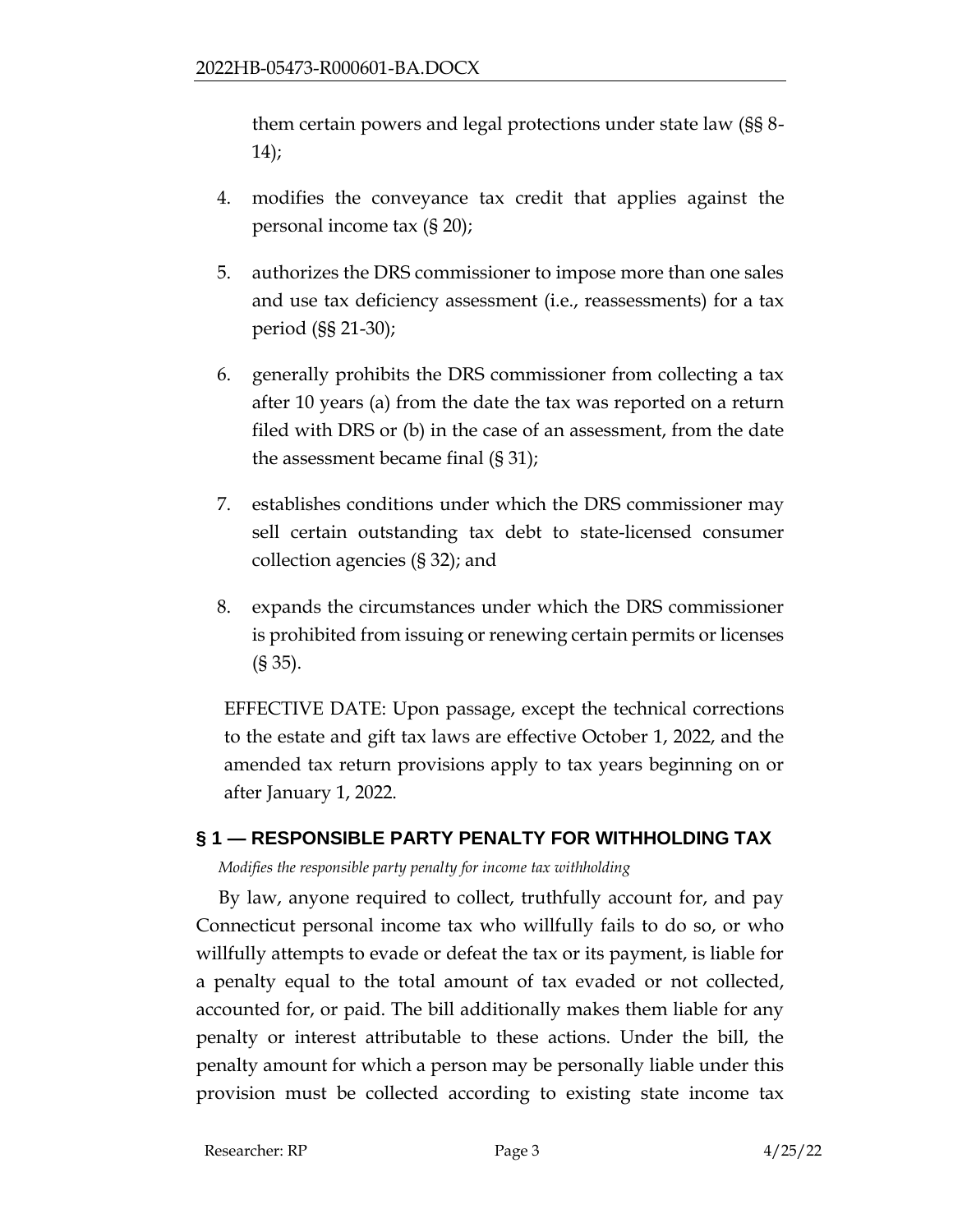collection laws.

### <span id="page-3-0"></span>**§§ 2 & 3 — INCOME TAX REFUNDS DUE TO CHANGES MADE BY ANOTHER JURISDICTION**

*Establishes conditions under which taxpayers must file amended income tax returns, and may file refund claims, because of certain changes and corrections made by another qualifying jurisdiction*

By law, taxpayers must file an amended personal income tax return if they claimed a credit for income tax paid to a qualifying jurisdiction (e.g., another state) on their original return and the jurisdiction's tax officials or courts made a change to, or a correction that changes, the amount of tax the taxpayer owes to the jurisdiction (and thus changes the amount of the allowable Connecticut income tax credit). The bill additionally requires taxpayers who claimed this credit to file an amended return for any tax year in which the qualifying jurisdiction's tax officials or courts issued an assessment against the taxpayer for failing to file an income tax return with the jurisdiction.

As under existing law, taxpayers must file these amended returns within 90 days after the final determination of the tax due to the other jurisdiction. Under the bill, if a taxpayer files an amended return as a direct result of paying such an assessment to a qualifying jurisdiction, the taxpayer is eligible for a refund for any resulting Connecticut income tax overpayment only if the amended return is filed within five years after the original Connecticut income tax return was due. Amended returns filed more than five years after this date are ineligible for a refund under the bill.

### <span id="page-3-1"></span>**§ 4 — INTEREST ON TAX REFUNDS**

*Caps at \$5 million the amount of interest (a) added to any tax refund issued by the DRS commissioner for a tax period and (b) that a court may award in any tax appeal in connection with a tax refund claim for a tax period*

The bill caps at \$5 million the amount of interest (1) added to any tax refund issued by the DRS commissioner for a tax period and (2) that a court may award in any tax appeal in connection with a tax refund claim for a tax period.

### <span id="page-3-2"></span>**§ 5 — LIMITATION ON CLAIMS FOR REFUNDS FOR CLOSED AUDIT PERIODS**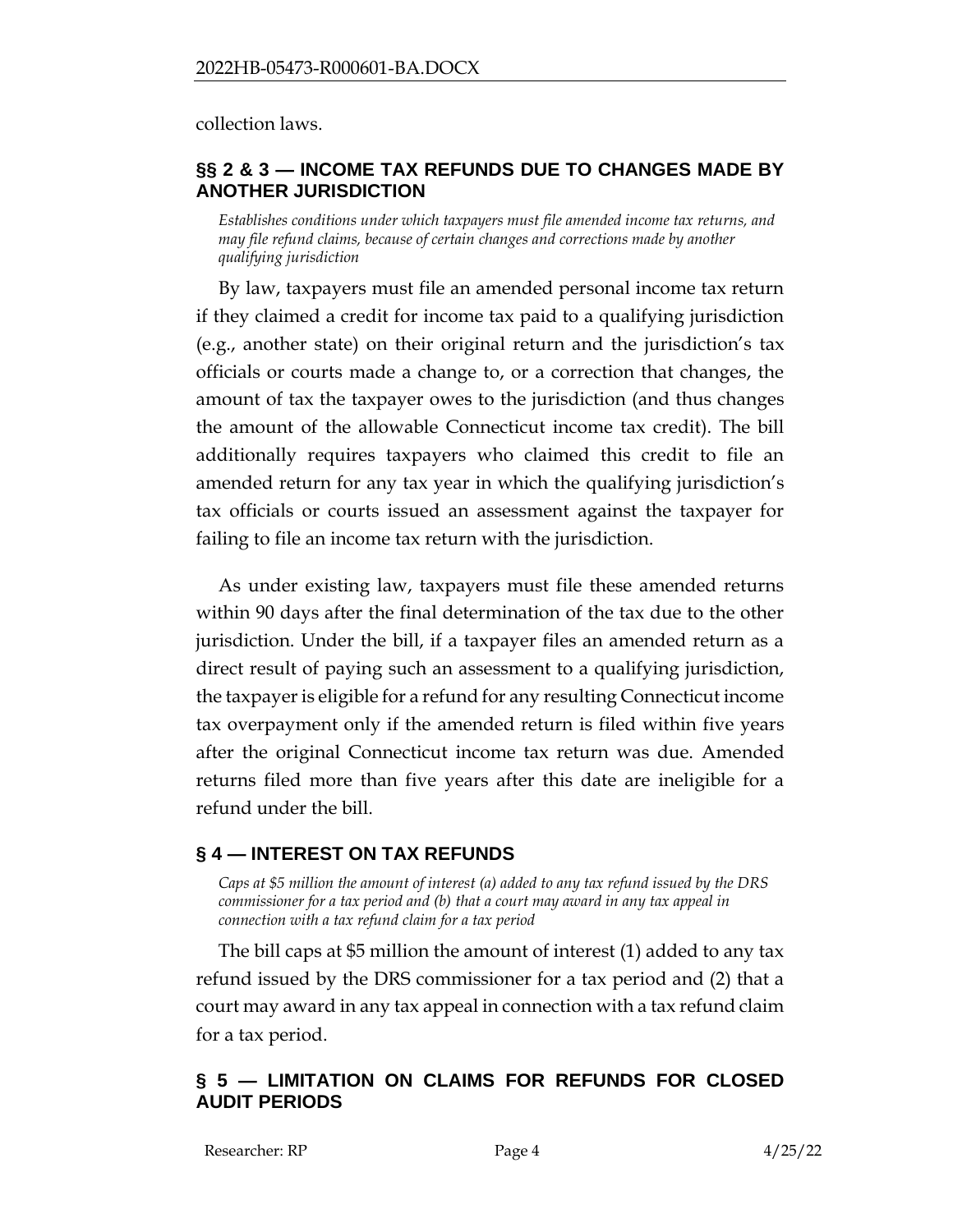#### *Limits the period during which taxpayers may file refund claims for closed audit periods*

The bill limits the period during which taxpayers may file refund claims for tax periods for which the results of any DRS-conducted civil audit, investigation, examination, or reexamination have become final. Under the bill, taxpayers must file these claims within six months after the date the results become final by operation of law or by exhaustion of all available administrative and judicial rights of appeal, whichever is later.

Under the bill, after this six-month period, the tax period covered by the audit, investigation, examination, or reexamination must be closed and the taxpayer may not file any additional refund claims for the period, except for specified refund claims authorized under existing corporation business and personal income tax laws.

### <span id="page-4-0"></span>**§§ 6 & 7 — AUTHORIZATION TO SHARE RETURN INFORMATION IN CONNECTION WITH CRIMINAL INVESTIGATIONS**

*Establishes conditions under which the DRS commissioner and DRS special police may disclose specified tax return information in connection with criminal investigations*

The bill allows DRS special police, in connection with their official criminal tax investigation duties and the enforcement of any state criminal law, to disclose return information if doing so is necessary to obtain information that is not otherwise reasonably available (see BACKGROUND).

The bill also allows the DRS commissioner, subject to any terms and conditions he prescribes, to disclose returns and return information to authorized members of organized local police departments upon a written request by the department's police chief. The request must:

- 1. establish the return or return information's relevance to an authorized investigation into a state criminal law violation being conducted by the department;
- 2. establish that no other source of such information is available to the department; and
- 3. include the name of each department member who will be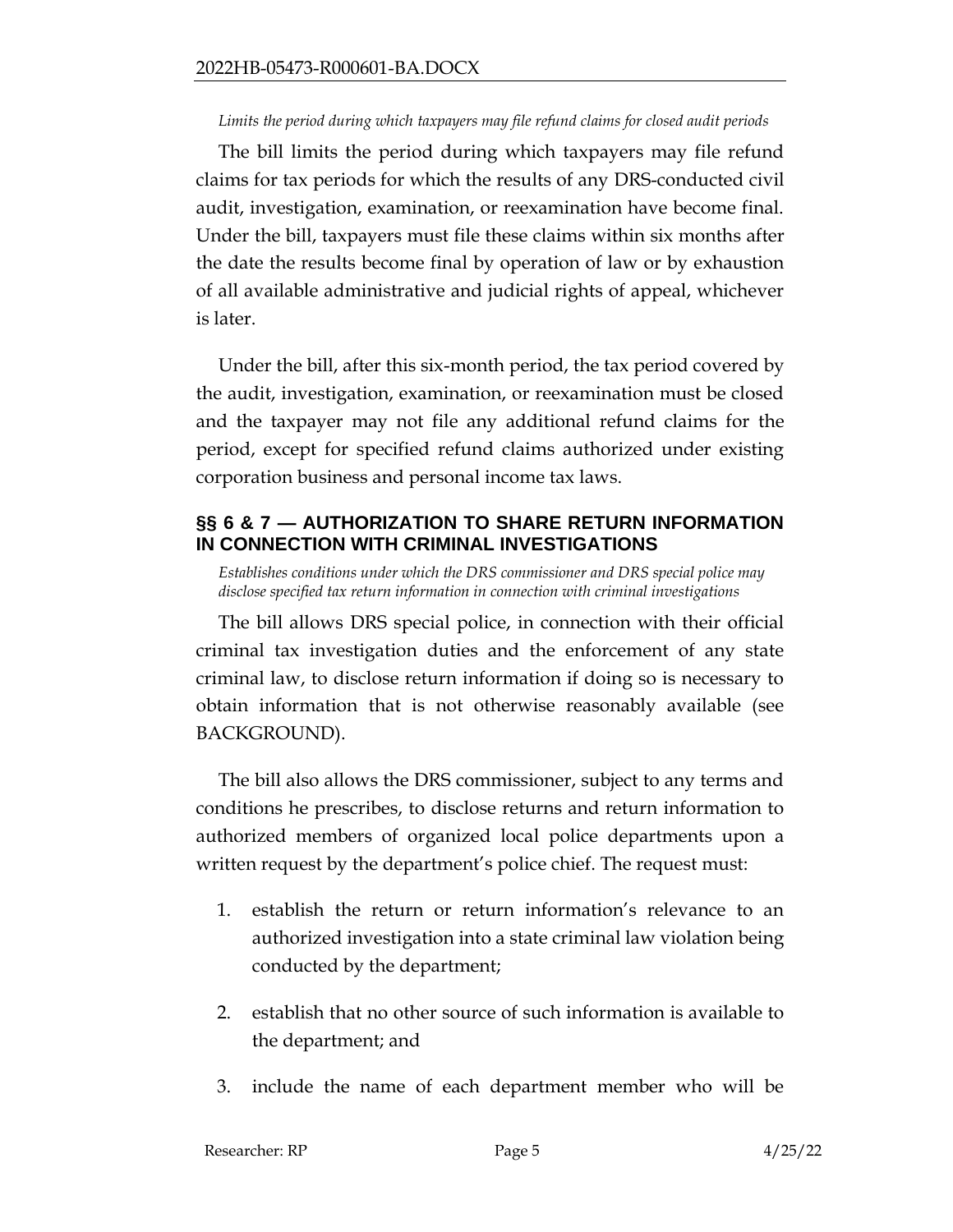authorized to receive the information.

The DRS commissioner may disclose the information if he deems it relevant to the investigation. The bill prohibits any police department member who receives the information from disclosing it except in connection with a criminal prosecution, including related judicial proceedings, when the information is directly involved in and necessary to the prosecution. Violators are subject to a fine up to \$1,000, up to one year in prison, or both.

### <span id="page-5-0"></span>**§§ 8-14 — DRS SPECIAL POLICE**

*Designates DRS special police as "peace officers," giving them certain powers and legal protections under state law*

The bill expands the definition of "peace officer" to include DRS special police and makes conforming changes. Under current law, DRS special police have many, but not all, the powers and protections afforded to peace officers. By designating them as peace officers, the bill specifically allows them to, among other things:

- 1. use a hand-held cellphone while driving while performing official duties within the scope of their employment (CGS § 14- 296aa),
- 2. be considered peace officers under the state's Blue Alert system, which can be used to apprehend anyone suspected of killing or seriously injuring a peace officer or to locate any officer who is missing  $(CGS \S 29-1k)$ ,
- 3. obtain a motor vehicle's event data recorder pursuant to a search warrant (CGS § 14-164aa), and
- 4. be considered peace officers subjected to a substantial risk of bodily injury at the scene of 1st degree arson (CGS § 53a-111).

By law, the DRS special police are appointed by the emergency services and public protection commissioner and have all the powers of state police.

### <span id="page-5-1"></span>**§§ 15 & 16 — NONRESIDENT COMPOSITE INCOME TAX RETURNS**

| Researcher: RP | Page 6 | 4/25/22 |
|----------------|--------|---------|
|                |        |         |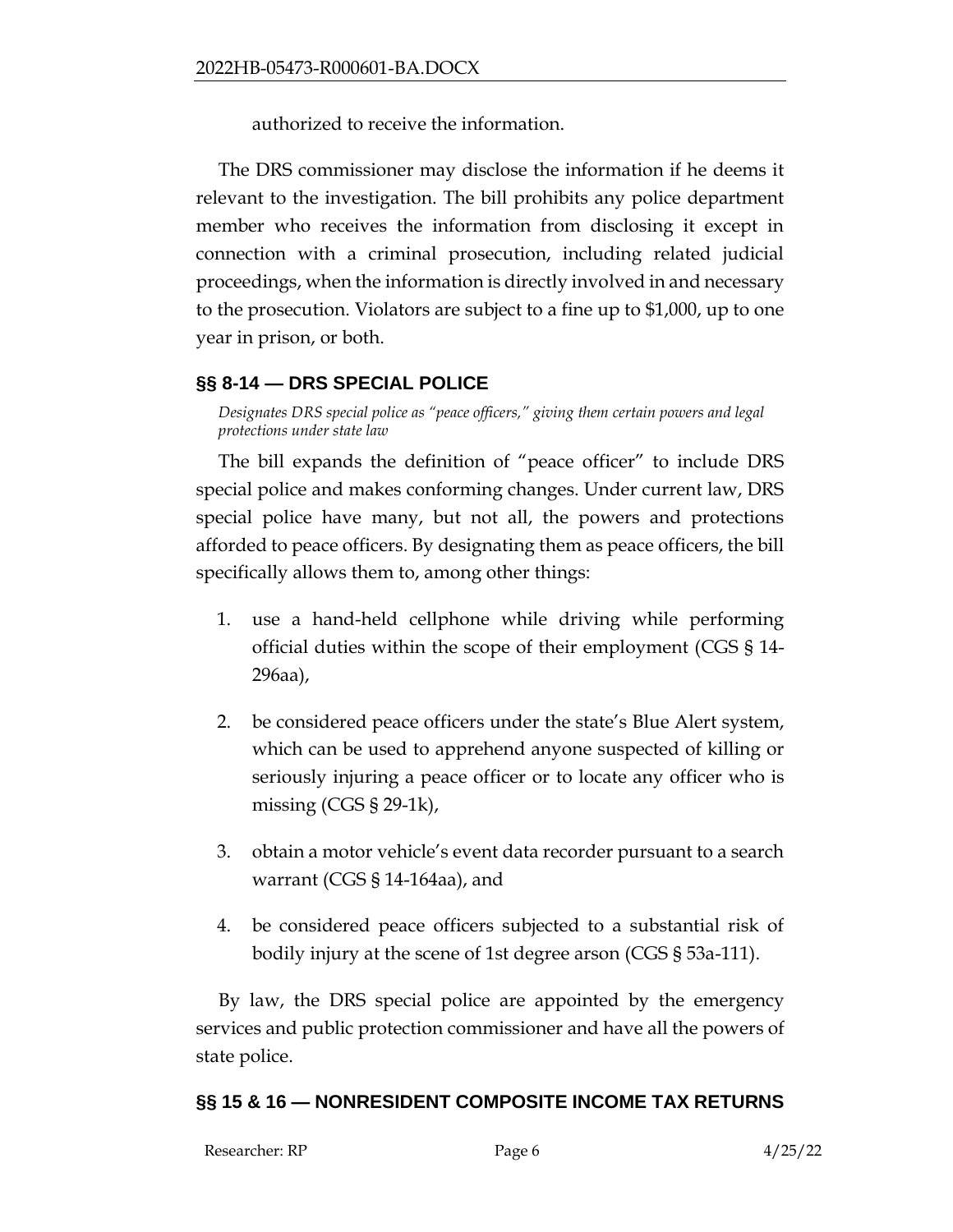Codifies an existing DRS policy by allowing pass-through entities to elect to remit *composite income tax on behalf of their nonresident members*

### *Composite Return Election*

The bill codifies an existing DRS policy by allowing pass-through entities (PE) (i.e., affected business entities) to elect, on an annual basis, to remit composite income tax on behalf of their nonresident members. (Under the policy, if a PE makes this election, its nonresident members are excused from filing their own Connecticut personal income tax returns if they have no Connecticut source income other than from the electing PE.) Under the bill, the PEs must (1) make this election by the due date or extended due date for filing their PE tax returns and (2) file the composite returns subject to any requirements and conditions the DRS commissioner prescribes in the return form and instructions.

### *Calculating the Tax Due*

A PE that makes this election must remit to DRS the composite income tax, plus any applicable interest and penalties, on behalf of each of its nonresident individual members. Under the bill, these payments are considered personal income tax payments by the nonresident individuals for the taxable period.

The composite income tax due on behalf of each nonresident individual member is (1) each member's distributive share of the PE's Connecticut source income multiplied by 6.99%, minus (2) each member's PE tax credit. The amount due on any member's behalf may not be less than zero. Composite income tax payments are due at the same time as PE tax payments and subject to the same penalties and interest.

### *Nonresident Filing and Payment Requirements*

Under the bill, if the only Connecticut source income for the nonresident member (or in the case of joint filers, the nonresident member and spouse) is from one or more electing PEs, the composite income tax return and payment the PE remitted on his or her behalf satisfies his or her Connecticut income tax filing and payment requirements. But the nonresident member (or member and spouse) is not excused from filing a separate Connecticut income tax return if he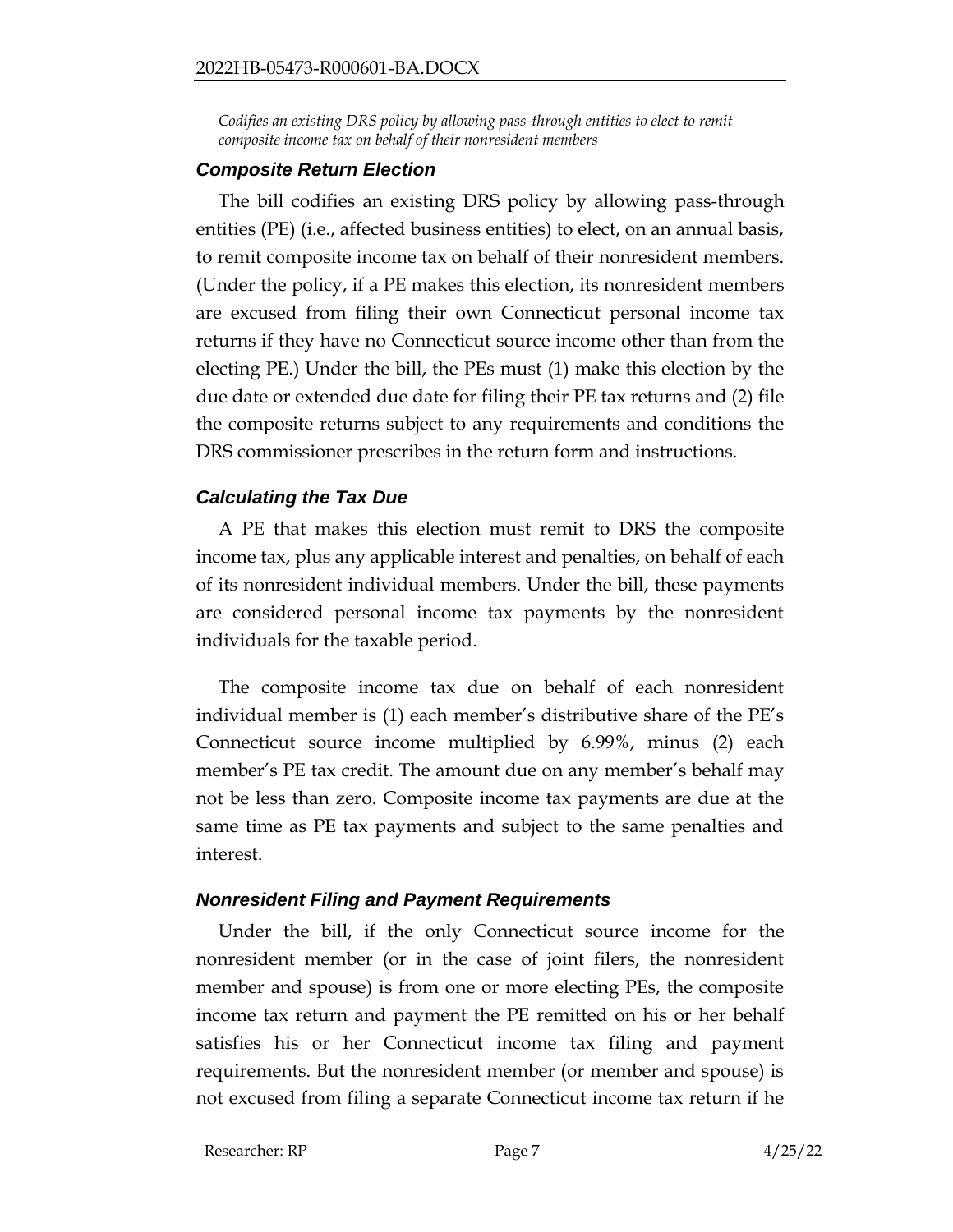or she has Connecticut source income from sources other than the electing PE. Any such member must receive credit for the composite income tax payment the PE made on his or her behalf.

In either case, the DRS commissioner may make any deficiency assessments against the PE or the member, but the member's assessment must be limited to his or her share of the deficiency. These deficiency assessments generally must be made within three years after the PE annual return's filing, except as provided under existing law for income tax collections in which a taxpayer has not filed a return, committed fraud, or otherwise intended to evade the taxes due.

## <span id="page-7-0"></span>**§§ 17-19 — TECHNICAL CORRECTIONS TO THE ESTATE AND GIFT TAX LAWS**

#### *Makes technical corrections to the estate and gift tax laws*

The bill reestablishes definitions of "federal basic exclusion amount" under the estate and gift tax laws and corrects a reference to the taxable threshold for filing estate tax returns with the DRS commissioner.

Under the bill, "the federal basic exclusion amount" is the dollar amount published annually by the Internal Revenue Service (1) at which a decedent would be required to file a federal estate tax return based on the value of his or her gross estate and federal taxable gifts, or (2) for the gift tax, over which a donor would owe federal gift tax based on the value of the donor's federally taxable gifts. The same definitions applied under prior law.

### <span id="page-7-1"></span>**§ 20 — CONVEYANCE TAX CREDIT AGAINST THE INCOME TAX**

*Modifies the conveyance tax credit that applies against the personal income tax*

Current law allows taxpayers who paid conveyance tax at the 2.25% marginal rate to claim a property tax credit against their state income tax liability based on the amount they paid in conveyance tax at this rate. The bill instead allows them to claim a credit equal to the tax paid they paid in excess of 1.25% on the portion of sales price exceeding \$800,000. (By law, the 2.25% rate applies to any portion of a residential dwelling's sales price that exceeds \$2.5 million; the 1.25% rate applies to any portion that exceeds \$800,000 and is less than or equal to \$2.5 million.)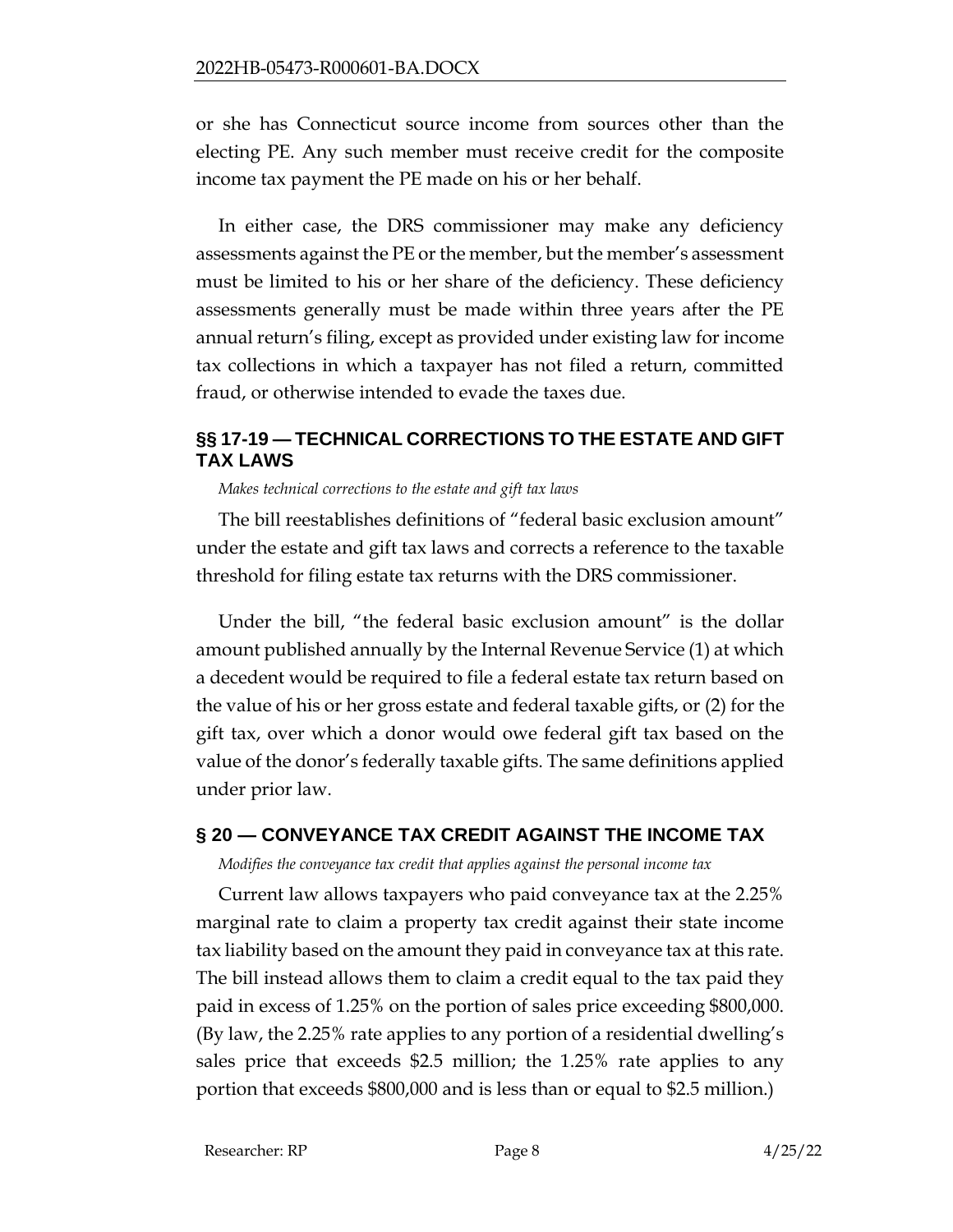As under existing law, taxpayers may use the conveyance tax payment as the basis for the property tax credit for three years, beginning in the third tax year after the year in which the taxpayer paid the conveyance tax. The credit in each year cannot exceed 33.3% of the eligible tax payment. The bill also makes technical changes.

### <span id="page-8-0"></span>**§§ 21-30 — SALES AND USE TAX REASSESSMENTS**

*Authorizes the DRS commissioner to impose more than one sales and use tax deficiency assessment (i.e., reassessments) for a tax period*

#### *Deficiency Assessments and Reassessments*

The bill authorizes the DRS commissioner to impose more than one sales and use tax deficiency assessment (i.e., reassessments) for a tax period. Current law allows him to impose only one assessment per tax period, except (1) in the case of fraud or tax evasion, where a return was filed, or (2) if he finds new information warranting more than one assessment, regardless of whether a return was filed.

The bill subjects these reassessments to the same requirements that apply to deficiency assessments under existing law, including interest, penalty, notice, and statute of limitations provisions. (With certain exceptions, the DRS commissioner generally has three years from the tax return's due date to make a deficiency assessment. This three-year limitation does not apply under specified conditions (e.g., in the case of fraud or tax evasion) or if the taxpayer did not file a return for the filing period.) The bill also makes numerous conforming changes throughout the sales and use tax law.

Existing law authorizes the commissioner to issue a written notice of estimate, assessment, and penalty to sales and use taxpayers that fail to file a tax return. The bill specifies that these provisions do not preclude the commissioner from issuing a deficiency assessment or reassessment for any period for which he has issued such a written notice.

#### *Jeopardy Tax Collections*

The bill similarly authorizes the DRS commissioner to impose reassessments in sales and use tax jeopardy tax collections (i.e., when the commissioner takes action to collect sales and use taxes that are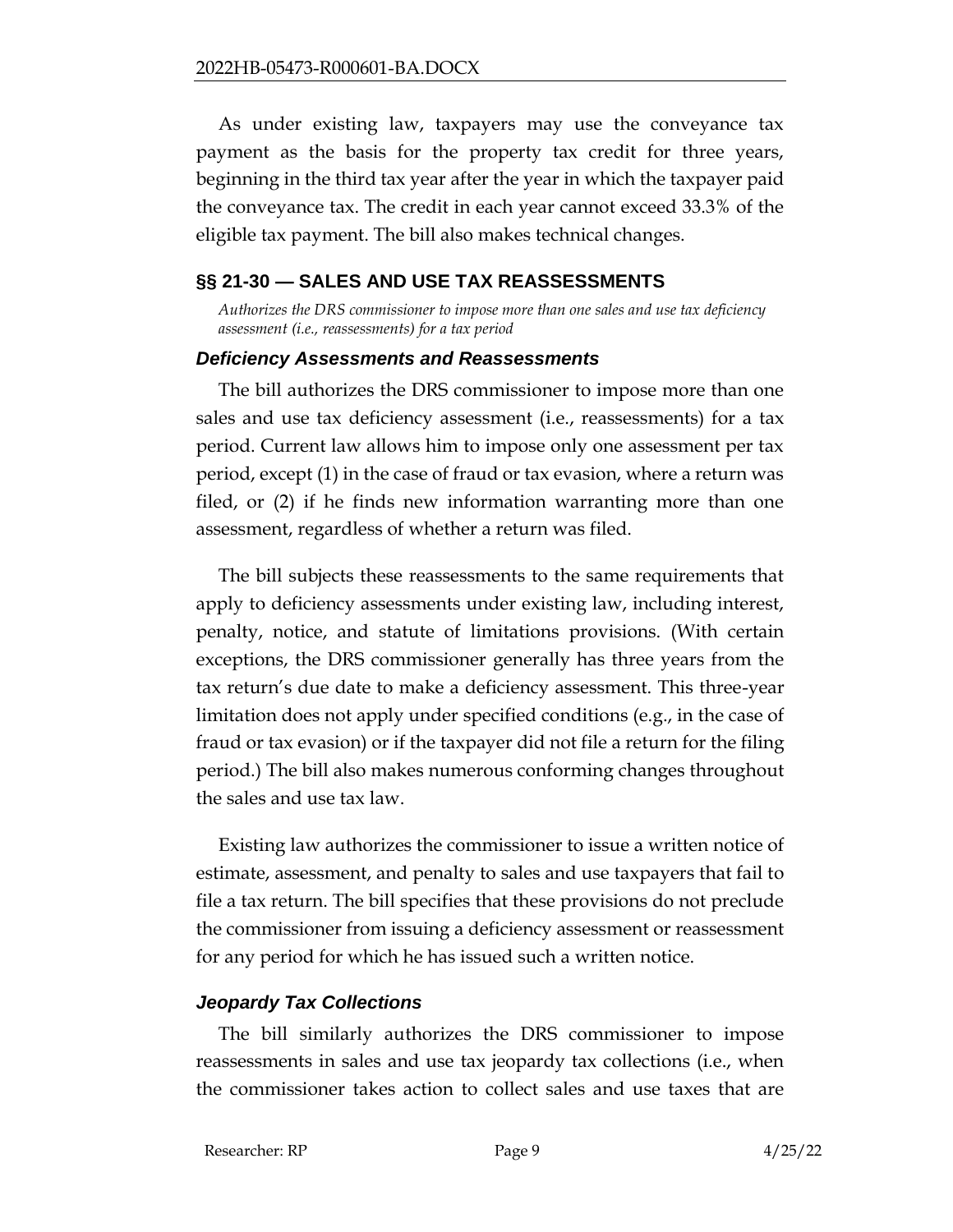assessed but not yet due when he believes that the tax will be jeopardized by delay). It subjects these reassessments to the same requirements that currently apply to jeopardy assessments.

### *Written Protests*

Current law authorizes taxpayers against whom a sales and use tax assessment or jeopardy assessment has been made (or any person directly interested) to petition for a reassessment within 60 days after receiving notice of the assessment. The bill instead allows them to file a written protest for the assessment and extends this same authorization to taxpayers against whom a reassessment or jeopardy reassessment has been made. The bill also makes conforming changes.

## <span id="page-9-0"></span>**§ 31 — STATUTE OF LIMITATIONS ON COLLECTION ACTIONS**

*Generally prohibits the DRS commissioner from collecting a tax after 10 years (1) from the date the tax was reported on a return filed with DRS or (2) in the case of an assessment, from the date the assessment became final*

The bill generally prohibits the DRS commissioner from collecting a tax after 10 years (1) from the date the tax was reported on a return filed with DRS or (2) in the case of an assessment, from the date the assessment became final. Any taxes that remain unpaid after the 10-year period are deemed abated as of the first day of the 11th year succeeding the date on which the return was filed or the assessment became final, as applicable.

The 10-year statute of limitations does not apply to any taxes (1) for which the commissioner has entered into a compromise or closing agreement or (2) that have been secured by recording a lien on taxpayer's real or personal property.

## <span id="page-9-1"></span>**§ 32 — DRS SALE OF OUTSTANDING TAX LIABILITIES**

*Establishes conditions under which the DRS commissioner may sell certain outstanding tax debt to state-licensed consumer collection agencies*

The bill authorizes the DRS commissioner to sell "qualifying outstanding tax liabilities" to state-licensed consumer collection agencies that are in compliance with applicable state banking laws. Eligible agencies may apply to the commissioner to purchase these outstanding taxes. The DRS commissioner must prescribe the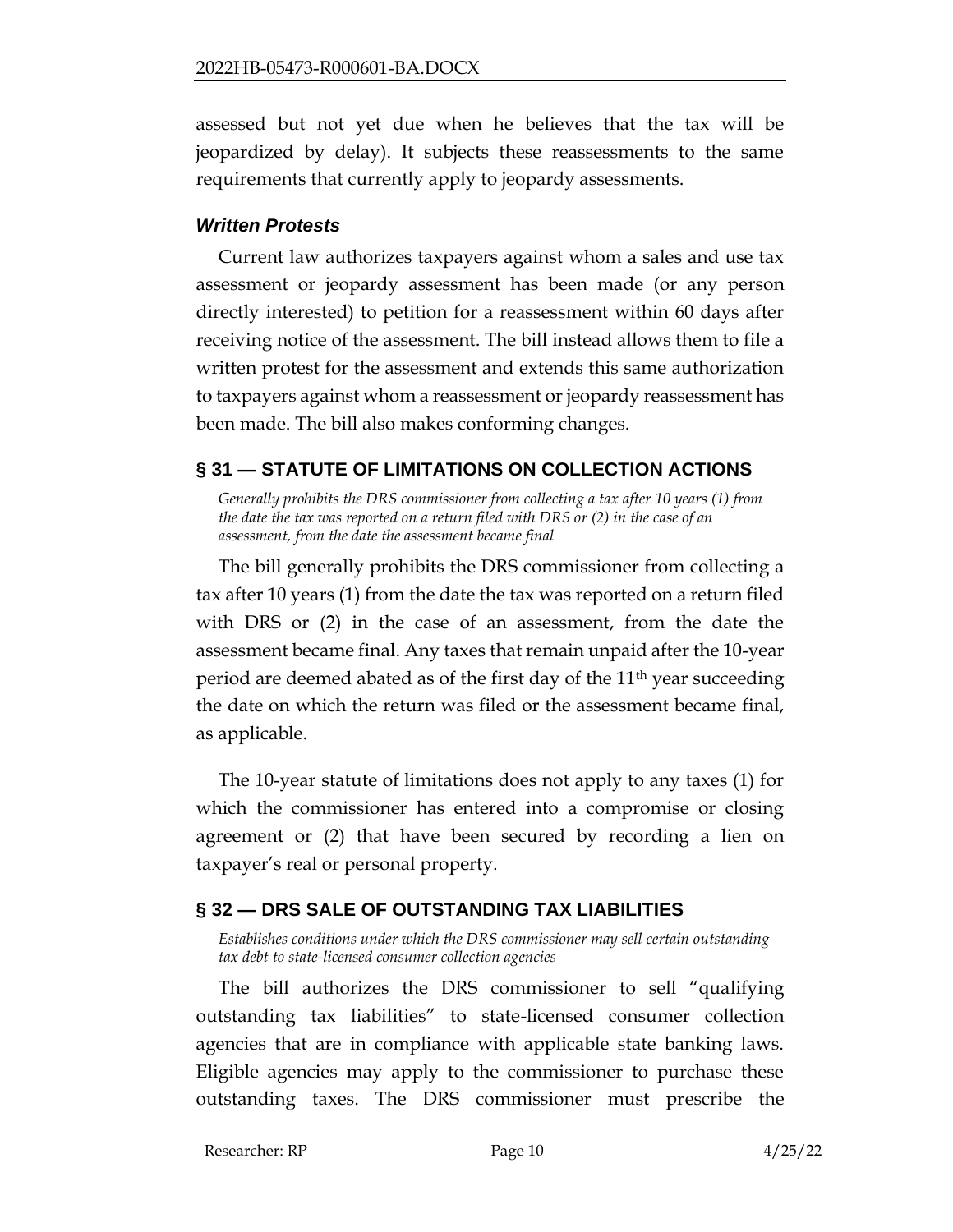application form and process that includes the information he deems necessary to sell the tax liabilities and verify each agency's eligibility to purchase them.

The bill specifies that it does not require the commissioner to sell these liabilities and any decision to do so is at the commissioner's sole discretion.

## *Qualifying Outstanding Tax Liabilities*

The bill defines "qualifying outstanding tax liabilities" as taxes due to DRS that have been eligible for collections for at least three years. They exclude taxes that are the subject of (1) litigation, a criminal investigation, wage garnishment, lien, or other tax warrant or (2) a settlement agreement, an active payment plan, or an offer of compromise for which the taxpayer has not defaulted.

Under the bill, any such liabilities purchased by a consumer collection agency are deemed to have been satisfied. Any money the commissioner receives from the sale is deemed to have been applied against the respective taxpayers' accounts and must be deposited in the General Fund.

## *Agreements with Eligible Agencies*

The commissioner may enter into an agreement with an agency to sell qualifying outstanding tax liabilities to the agency if, after evaluating the agency's application, he determines that it is in the state's best interest to make the sale. The agreement is prima facie evidence that the agency is the bona fide purchaser of the liabilities. The bill prohibits these agencies from reselling or reassigning the liabilities.

Existing law establishes procedural requirements for legal actions brought by consumer collection agencies to collect consumer debts that they purchased from a creditor. Under this law, the court or Superior Court rules may require the (1) plaintiff to submit additional documentation or (2) plaintiff, plaintiff's authorized representative, or other affiants or counsel to appear before the court before it renders judgment, if the court determines this is necessary. The bill specifies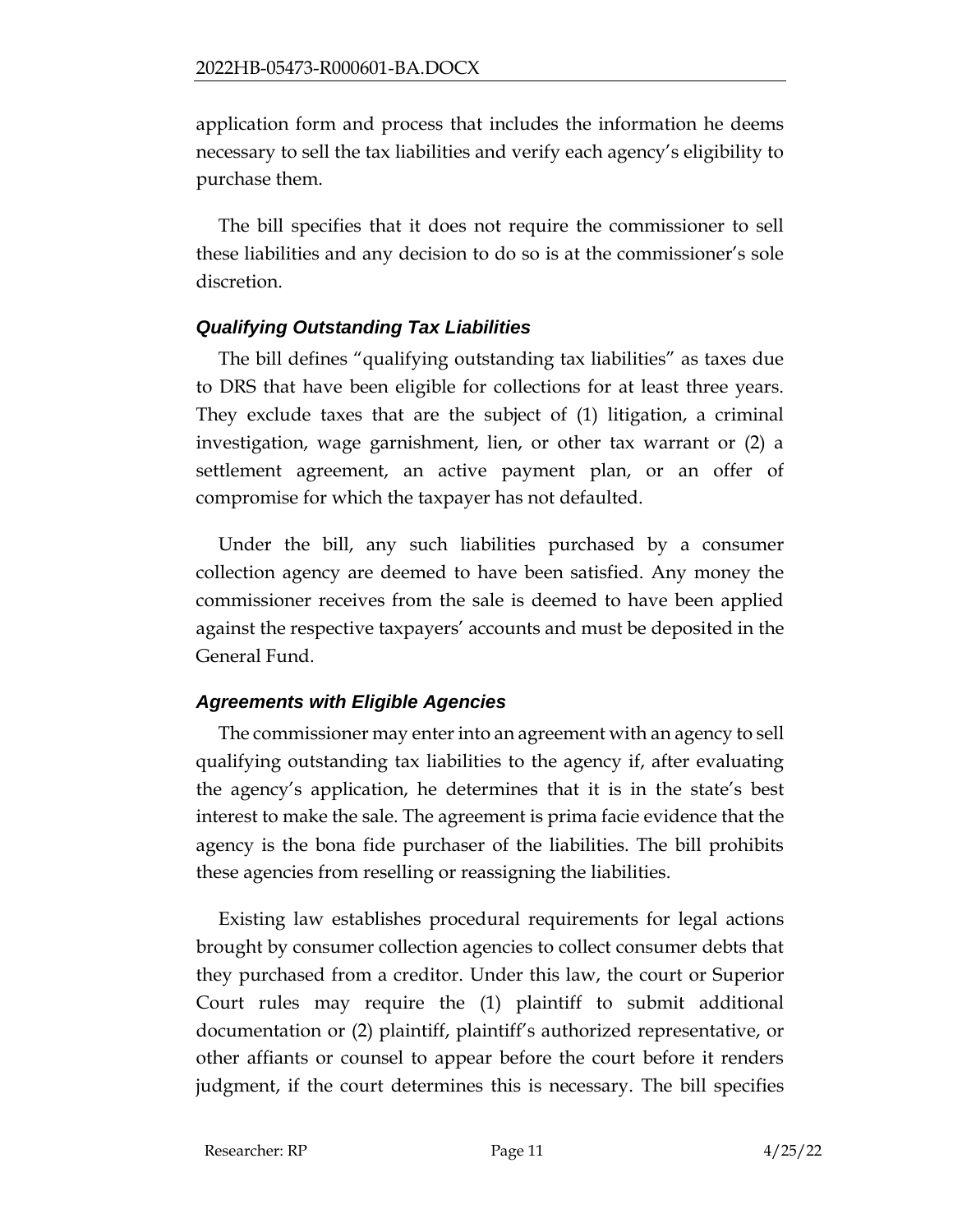these provisions do not apply to the DRS commissioner.

## *Sharing Tax Information with Agencies*

The bill authorizes the DRS commissioner to disclose to a consumer collection agency that purchases outstanding tax liabilities whatever information he deems necessary for the agency to pursue debt collection. In doing so, it supersedes the existing law establishing the narrow conditions under which the commissioner may disclose tax returns and return information (CGS § 12-15; see BACKGROUND). The bill prohibits the agencies from further disclosing this information, except as necessary for collection purposes.

### *Limitations on Collections Pursued by the Agencies*

Agencies that purchase these liabilities may pursue collections for up to six years after the sale date. They are not deemed a state collection agency under the state's tax collection law (CGS § 12-25) by virtue of the purchase and may not hold themselves out to be or represent in any way that they are such an agency or affiliated or authorized to act on the commissioner's or state's behalf.

# <span id="page-11-0"></span>**§§ 33 & 34 — OUT-OF-STATE DEBT COLLECTIONS**

*Authorizes the DRS commissioner to enter into agreements with collection agencies and attorneys for collection services within or outside the state to bring an action in the name of the state in the appropriate court in any other state or the District of Columbia*

## *Enforcement of Tax Debts in Other States*

Existing law allows the attorney general, at the DRS commissioner's request, to bring suit in the appropriate court in any other state to collect any tax legally due to Connecticut. It also allows any political subdivision of the state to bring these suits to collect any tax due to it. The bill allows the attorney general and political subdivisions to also file these suits in the District of Columbia.

The law similarly requires state courts to enforce liabilities for taxes imposed by other states and their subdivisions that are similar to those imposed in Connecticut as long as the other state extends the same privilege to Connecticut and its subdivisions. The bill extends these same provisions to taxes imposed by the District of Columbia and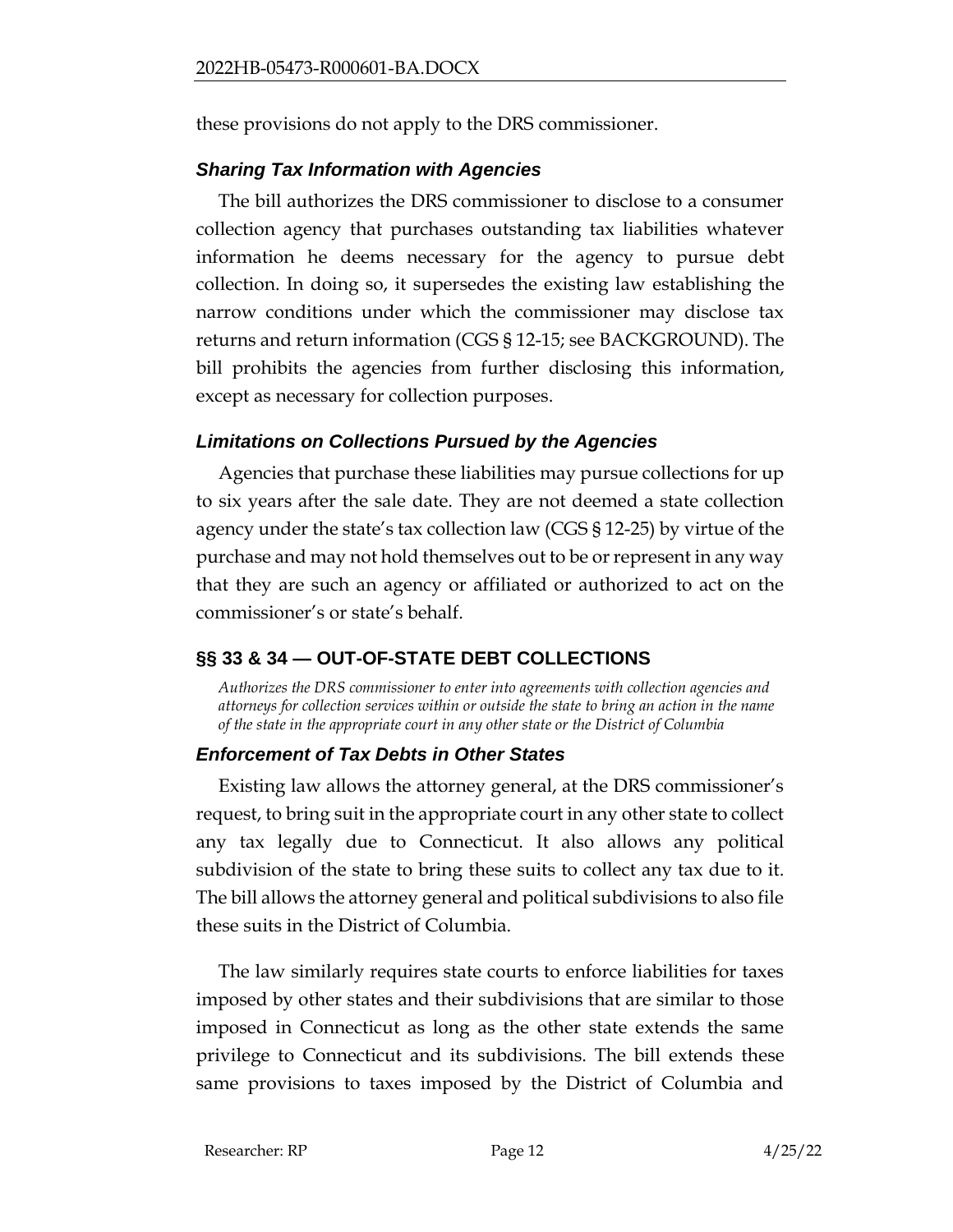makes conforming changes to the related procedures for enforcing these taxes.

### *Collections Services Agreements*

The bill authorizes the DRS commissioner to enter into agreements with collection agencies and attorneys for collection services to collect a taxpayer's unpaid taxes, including penalties and interest. It allows these services to (1) be performed within or outside the state and (2) include bringing an action in the name of the state in the appropriate court in any other state or the District of Columbia.

By law, when the state enters into these collection agreements for the DRS commissioner, the taxpayer's account must be credited with the amount collected before the amounts are reduced by the compensation the commissioner pays or the agency or lawyer retains under the agreements. The bill explicitly extends this same requirement to agreements entered into by the commissioner.

### <span id="page-12-0"></span>**§ 35 — CONDITIONS FOR LICENSE OR PERMIT ISSUANCE OR RENEWAL**

*Expands the circumstances under which the DRS commissioner is prohibited from issuing or renewing certain permits or licenses*

Existing law bars the DRS commissioner from issuing or renewing certain permits or licenses for any applicant who he determines (1) has failed to file any required tax returns or (2) owes any state taxes for which all administrative or judicial remedies have expired or been exhausted. The bill additionally bars him from issuing or renewing these licenses or permits if he determines that the applicant has a "related person" with outstanding returns or taxes. The related person must file any outstanding returns and pay any taxes owed, or arrange to do so, to the commissioner's satisfaction before the commissioner may issue or renew the license or permit. These same requirements apply to the applicants under existing law.

Under the bill, a "related person" is a person or entity (i.e., corporation, partnership, association, or trust) that (1) controls or is controlled by the applicant, (2) is controlled by another person or entity that controls the applicant, or (3) is a member of the same controlled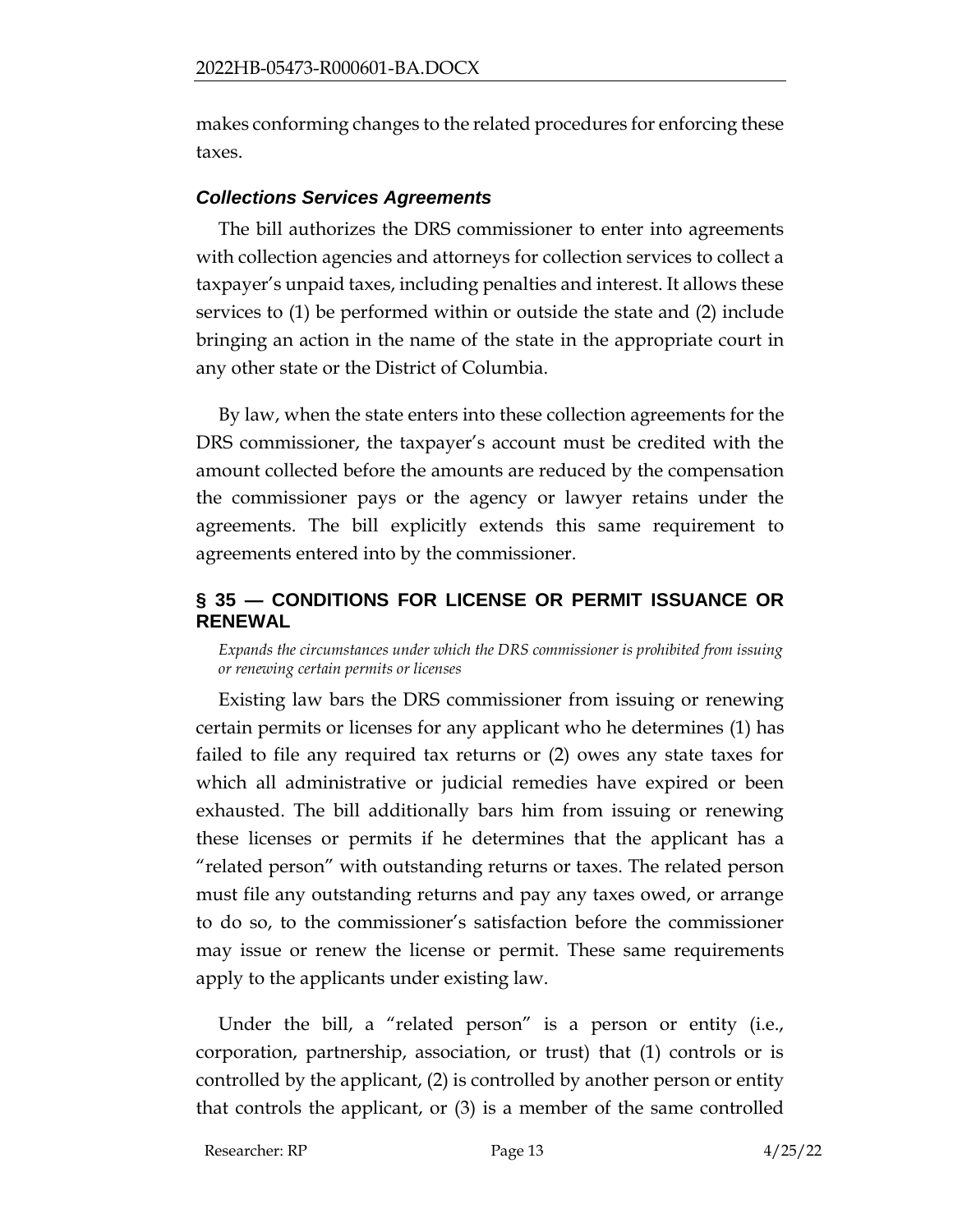group as the applicant. In the case of a corporation, "control" means directly or indirectly owning 50% or more of the combined voting power of all classes of its stock. In the case of a trust, control means directly or indirectly owning 50% or more of the beneficial interest of the trust's principal or income. Ownership is defined as in federal income tax law.

By law, these provisions apply to applicants for a (1) cigarette dealer, distributor, or manufacturer license; (2) tobacco product distributor or unclassified importer license; or (3) sales tax seller's permit.

## <span id="page-13-0"></span>**§ 36 — PERSONAL INCOME TAX STUDY**

*Requires the DRS commissioner to study alternative approaches for imposing the personal income tax with respect to taxpayer residency*

The bill requires the DRS commissioner to study alternative approaches for imposing the personal income tax with respect to taxpayer residency. The study must identify legislative changes to (1) improve income tax collection or (2) implement an alternative approach for imposing the tax.

## <span id="page-13-1"></span>**BACKGROUND**

### *Tax Returns and Return Information*

By law, a "return" is any of the following filed with the DRS commissioner by, on behalf of, or with respect to, anyone: (1) a tax or information return; (2) an estimated tax declaration; (3) a refund claim; or (4) any license, permit, registration, or other application. The term also covers amendments or supplements, including supporting schedules, attachments, or lists that supplement or are part of a filed return.

"Return information" includes:

- 1. a taxpayer's identity;
- 2. the nature, source, or amount of the taxpayer's income, payments, receipts, deductions, exemptions, credits, assets, liabilities, net worth, tax liability, tax collected or withheld, tax under- or over-reporting, or tax payments; and